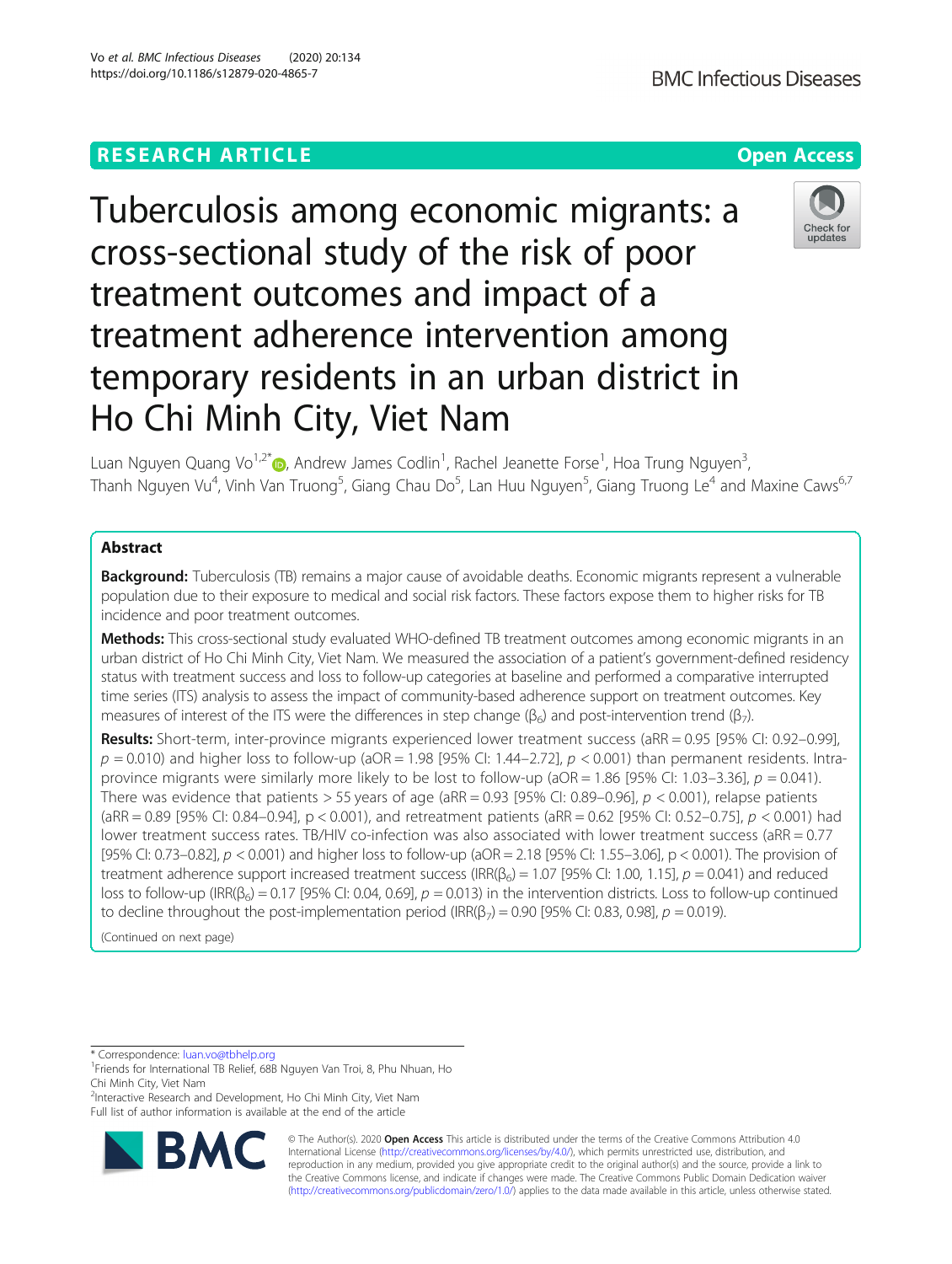#### (Continued from previous page)

**Conclusions:** Economic migrants, particularly those crossing provincial borders, have higher risk of poor treatment outcomes and should be prioritized for tailored adherence support. In light of accelerating urbanization in many regions of Asia, implementation trials are needed to inform evidence-based design of strategies for this vulnerable population.

Keywords: Adherence, Tuberculosis, Economic migrants, Treatment outcomes, Loss to follow-up, Impact evaluation

# Background

Tuberculosis (TB) is a leading cause of death worldwide. In 2017, there were an estimated ten million incident cases of TB worldwide and 1.3 million TB deaths. An estimated 458,000 patients suffered from multidrug-resistant TB [[1\]](#page-10-0). Viet Nam ranks 15th among the 30 high-burden countries, with 126,000 new TB patients each year, including 8200 rifampicin-resistant patients, and 13,000 deaths due to TB [[2\]](#page-10-0). Through comprehensive implementation of the DOTS (Directly observed treatment, short-course) strategy, the Vietnamese National TB Control Program (NTP) has reduced TB prevalence and mortality by an average of 4–5% per annum [\[3\]](#page-10-0).

In 2014, the government passed legislation to end TB by 2030 [\[4](#page-10-0)]. However, this ambitious goal will require sustained political commitment and multifactorial intensification of the TB program. For people with drugsusceptible TB, who comprise an estimated 95% of Viet Nam's TB burden, the minimum treatment duration is 6 months and completing the full course of treatment can be challenging [[5,](#page-10-0) [6\]](#page-10-0). Comprehensively documented barriers to successful treatment completion include pill burden, adverse events and the need for daily attendance at treatment clinics to take DOTS [[7](#page-10-0)–[9](#page-10-0)]. Another major reason is that adherence to TB treatment protocols represents a heavy economic burden for TB patients in Viet Nam and many other settings due to lost income, travel and opportunity costs [[10,](#page-10-0) [11](#page-10-0)]. A key barrier to effective TB care and prevention is loss to follow-up (LTFU), which is a key contributor to drug resistance, continued transmission and death [[12,](#page-10-0) [13\]](#page-10-0). Nevertheless, 77–92% of susceptible cases were successfully treated in 2017 [[2](#page-10-0)].

Socially marginalized, high-risk subgroups commonly experience access barriers to TB care that result in poor treatment outcomes [\[14\]](#page-10-0). Economic migrants, defined as non-permanent residents in search of economic opportunity [[15](#page-10-0), [16\]](#page-10-0), constitute a key affected population. These migrants may face systemic barriers to housing, education, financing and healthcare (Table [1](#page-2-0)) [[17](#page-10-0), [18](#page-10-0)]. As a result, they can suffer from a higher prevalence of TB compared to local residents and higher rates of treatment interruptions, poor outcomes and drug resistance [\[19,](#page-10-0) [20\]](#page-10-0). In addition to transiency, these populations also exhibit other characteristics that have been

associated with poor treatment outcomes such as low socioeconomic status, high-risk behaviors and comorbidities [\[21,](#page-10-0) [22\]](#page-10-0).

As for many Asian countries with a high TB burden, Viet Nam has undergone dramatic transformation in the last two decades. This resulted in rapid urbanization and economic migration, which may have also affected the local TB epidemiology. A study in Da Nang, an industrial hub in central Viet Nam, linked young, male migrants to increased notifications rates in urban, industrialized districts from 1999 to 2004 [[23\]](#page-10-0).

In the recent past, attention has been renewed in the potential of community health worker programs to accomplish public health objectives [[24](#page-10-0)]. Studies across various disease areas have shown that treatment support provided by community health workers can improve treatment outcomes [\[25\]](#page-10-0). Despite heterogeneity in the engagement models, various studies have documented the positive influence of community-based groups on TB treatment outcomes [[26](#page-10-0), [27](#page-10-0)].

This study took place in Ho Chi Minh City (HCMC), one of the fastest growing cities of Viet Nam, and a magnet for rural-to-urban, economic migration. The city's net migration rate of 11.6% over the past decade mirrored its average economic growth of over 11% per annum [[28\]](#page-11-0). Low-income, interprovince migrants are estimated to settle in HCMC at a rate of approximately 200,000 people annually [\[29](#page-11-0)]. Unregistered migrants may raise population figures by 15% above official estimates [[30\]](#page-11-0). In this context, we aimed to determine, if intensified treatment adherence support provided by community health workers can improve TB treatment outcomes in a city district with a high density of this vulnerable population.

# Methods

#### Study design & aims

This is a cross-sectional analysis of routine TB surveillance data from Go Vap and District 8, Ho Chi Minh City, Viet Nam. The primary aim of the study was to determine if there is association between the government-defined residency status and WHO-defined treatment success and loss to follow-up. The secondary aim was to conduct a comparative impact evaluation on these two outcomes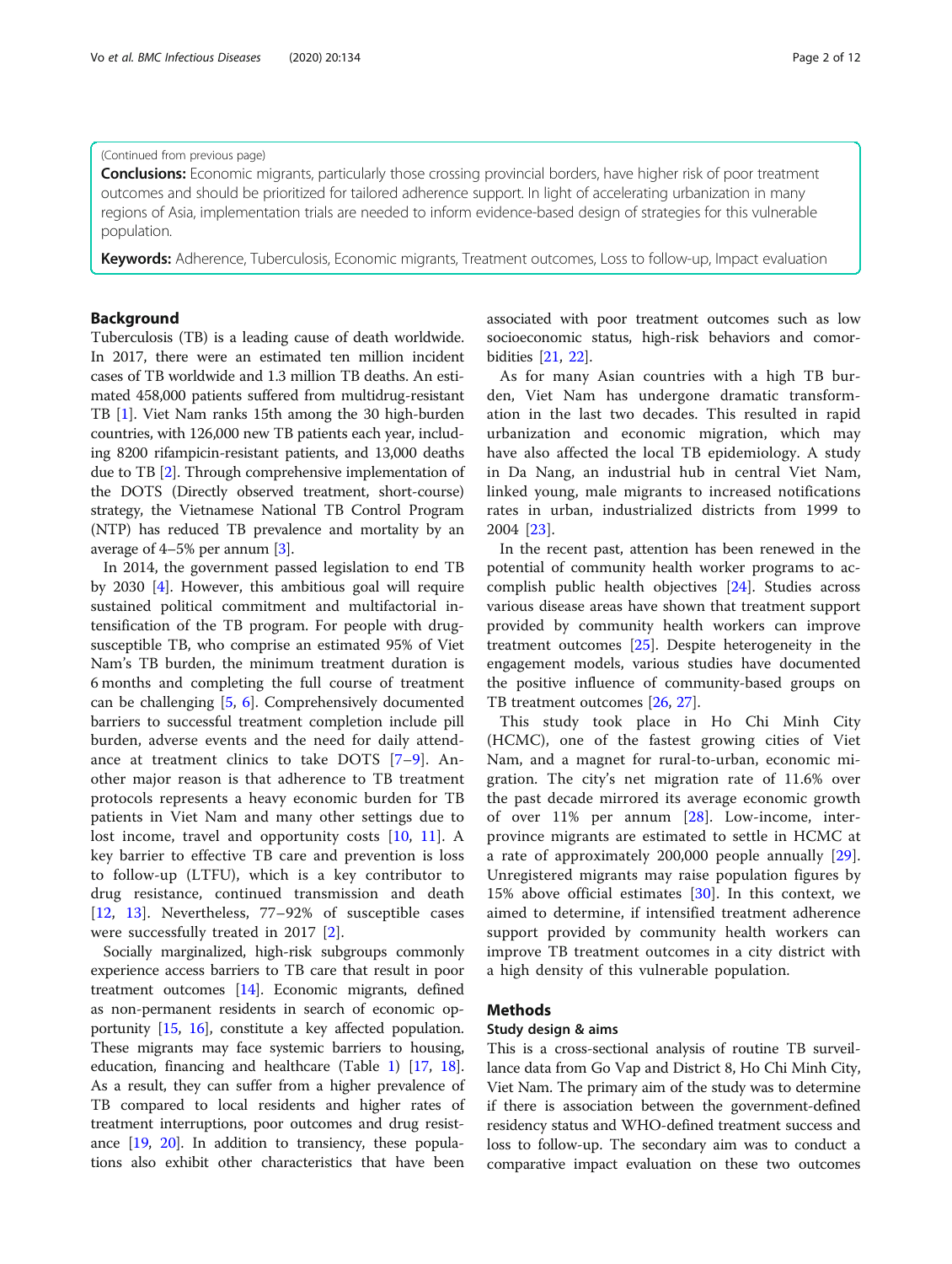| Category                                        | Status                                                                                                                                                                       | Rights                                                                                                                                                                                                                                             | Obstacles/Legal restrictions                                                                                                                                                                                                                                                                                                                                |
|-------------------------------------------------|------------------------------------------------------------------------------------------------------------------------------------------------------------------------------|----------------------------------------------------------------------------------------------------------------------------------------------------------------------------------------------------------------------------------------------------|-------------------------------------------------------------------------------------------------------------------------------------------------------------------------------------------------------------------------------------------------------------------------------------------------------------------------------------------------------------|
| Permanent<br>residents (KT1)                    | Residents (including both non-migrants and mi-<br>grants) with permanent household registration at<br>place of current residence                                             | • Purchase and sell land and<br>housing and have land/<br>house ownership certificates<br>• Access to public facilities<br>and social services at<br>current place of residence<br>• Access to formal financial<br>loans<br>• Access to employment | • Access to public social services including<br>education and health care only within their<br>district of residence                                                                                                                                                                                                                                        |
| Intra-province<br>migrants (KT2)                | Migrants who have permanent household<br>registration in the province/city of current residence                                                                              | • Purchase and sell land and<br>housing and have land/<br>house ownership<br>certificates.<br>• Access to public facilities<br>and social services<br>• Access to formal financial<br>loans<br>• Access to employment                              | • Access to education and health care only<br>within the district where they are registered<br>• Lack of access to financial loans/formal<br>financial services                                                                                                                                                                                             |
| Long-term,<br>inter-province<br>migrants (KT3)  | Migrants who do not have permanent registration<br>at the place of current residence but have<br>temporary registration for 6-12 months with the<br>possibility of extension | • Access to public facilities<br>and social services                                                                                                                                                                                               | • Lack of access to legal housing<br>• KT3 children can go to public schools only<br>when they are not used to full capacity (by<br>KT1 and KT2 children). If the schools are<br>overcrowded, KT3 children must attend<br>private schools, where they have to pay<br>higher school fees<br>• Lack of access to financial loans/formal<br>financial services |
| Short-term,<br>inter-province<br>migrants (KT4) | Migrants who do not have permanent registration<br>at the place of current residence but have<br>temporary registration for 1-6 months                                       | Do not have the right to<br>purchase land and access to<br>public social services and<br>financial loans                                                                                                                                           |                                                                                                                                                                                                                                                                                                                                                             |
| Unregistered<br>residents                       | Those who do not belong to any of the above<br>categories                                                                                                                    | Do not have the right to<br>purchase land and access to<br>public social services and<br>financial loans                                                                                                                                           |                                                                                                                                                                                                                                                                                                                                                             |

<span id="page-2-0"></span>Table 1 Categorization of residents, their status, rights, obstacles and restrictions [\[17\]](#page-10-0)

after initiation of a treatment adherence intervention carried out by community health workers in Go Vap. District 8 served as the concurrent control area providing only routine government TB program services.

## Study setting

Figure [1](#page-3-0) shows the relative location of the two study districts within Ho Chi Minh City. Go Vap district housed a population of 685,000 people in 16 communes on an area of 20km<sup>2</sup>. The control was District 8, which housed 450, 000 persons in 16 communes on 19km2 with a comparable demographic composition. Each district has one District TB Unit (DTU), which diagnoses TB and administers DOTS. The provincial TB control program recommended the intervention and control districts based on the comparability of their relative demographics and TB burden.

# Intervention

The intervention began in April 2014 and consisted of an intensified support program provided by incentivized community health workers. Individuals diagnosed with TB were contacted by the health workers within two weeks of diagnosis and received counseling at a location of their choice. Subsequent activities were determined by the support workers according to their perception of each patient's need and included periodic in-person visits, phone calls or text messages with frequency and modality tailored to patient preferences and adherence patterns. Patients who missed scheduled appointments for directly observed therapy or follow-up sputum tests were contacted within 48 h by phone followed by a home visit by the community health worker, if unreachable.

#### Community health workers

These activities were implemented by a cadre of 16 community health workers (CHW), who received a monthly salary (USD168) and performance-based incentives for case finding and treatment support. All CHWs were female with a median age of 56.5 (IQR: 54–58). The CHWs were recruited from local sociopolitical organizations, such as the Women's Union and Red Cross Association, retired public health staff, and community health, population and family planning volunteers.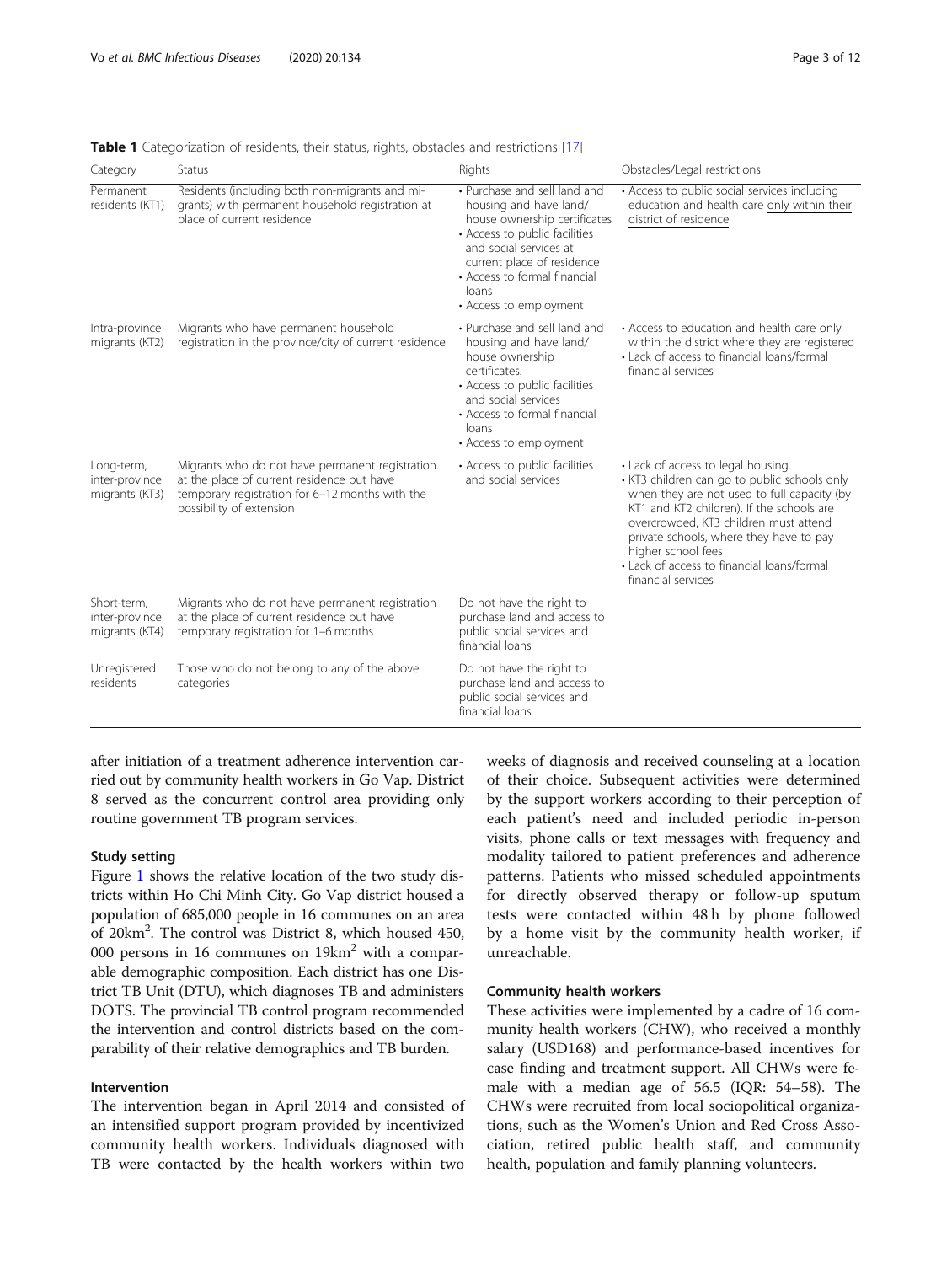<span id="page-3-0"></span>

## Data sources & processing

The study used digitized data from patient registers of the NTP's routine surveillance system. The sample consisted of all drug-sensitive TB patients notified by the Go Vap and District 8 DTUs from 1 January 2011 to 31 March 2017. The intervention commenced 31 March 2014. We excluded cases with missing data in any of the primary exposure or outcome variables. For the primary exposure we used Viet Nam's official, four-tier residency classification system: 1) permanent resident (abbreviated KT1); 2) long-term-intra-province migrant (KT2); 3) long-term-inter-province migrant (KT3); and 4) shortterm-inter-province migrant (KT4). Other available patient covariates from the registers were used to estimate secondary risk factors. To assess the post-intervention impact, we used monthly treatment success and loss to follow-up rates aggregated by treatment initiation date.

## Data analysis

All analyses were performed on Stata for Windows version 13. Descriptive statistics for study participants were cross-tabulated, and crude risk and odds ratios were calculated for primary and secondary exposures using univariate log-binomial and logistic regressions for treatment success and loss to follow-up, respectively.

Saturated, multivariate log-binomial and logistic maximum likelihood models were fitted onto the data to control for confounding and to identify pre-intervention risk factors. For non-converging log-binomial models we used Poisson regression with robust standard errors. We

measured associations between treatment success and loss to follow-up rates, and individual parameters plus a binary bifurcation of permanent and temporary (KT2- KT4) residency for crude analyses. For multivariate analyses we used the categorical residency parameter, which we tested for a dose-response effect, considering shortterm inter province migrants to be the most intensely exposed to the vulnerabilities of migrant status, and long-term intra-province migrants the least exposed.

We conducted a comparative interrupted time series (ITS) analysis on aggregate monthly treatment success and loss to follow-up rates using segmented log-linear Poisson regression with robust standard errors [\[31](#page-11-0)]. We modeled the ITS to include a step and a slope change. The step change aimed to reflect the instantaneous impact of the missed dose follow-up activities by the CHWs. The slope change estimated the impact of increased counseling and continuous case holding activities to cause gradual positive changes in treatment success and loss to follow-up rates. The parameters of the ITS were obtained for a segmented regression model with the following structure:  $Y_t = \beta_0 + \beta_1 T_t +$  $\beta_2X_t + \beta_3X_tT_t + \beta_4Z + \beta_5ZT_t + \beta_6ZX_t + \beta_6ZX_tT_t + \epsilon_t$ . Here  $Y_t$ is the outcome measure along time t;  $T_t$  is the monthly time counter;  $X_t$  indicates pre- and post-intervention periods, Z denotes the intervention cohort, and  $ZT_p$ ,  $ZX_p$  and  $ZX_tT_t$  are interaction terms.  $β_0$  to  $β_3$  relate to the control group as follows:  $\beta_0$ , intercept;  $\beta_1$ , pre-intervention trend;  $\beta_2$ , postintervention step change;  $β_3$ , post-intervention trend.  $β_4$  to  $β_7$ represent differences between the control and intervention districts:  $β_4$ , difference in baseline intercepts;  $β_5$ , difference in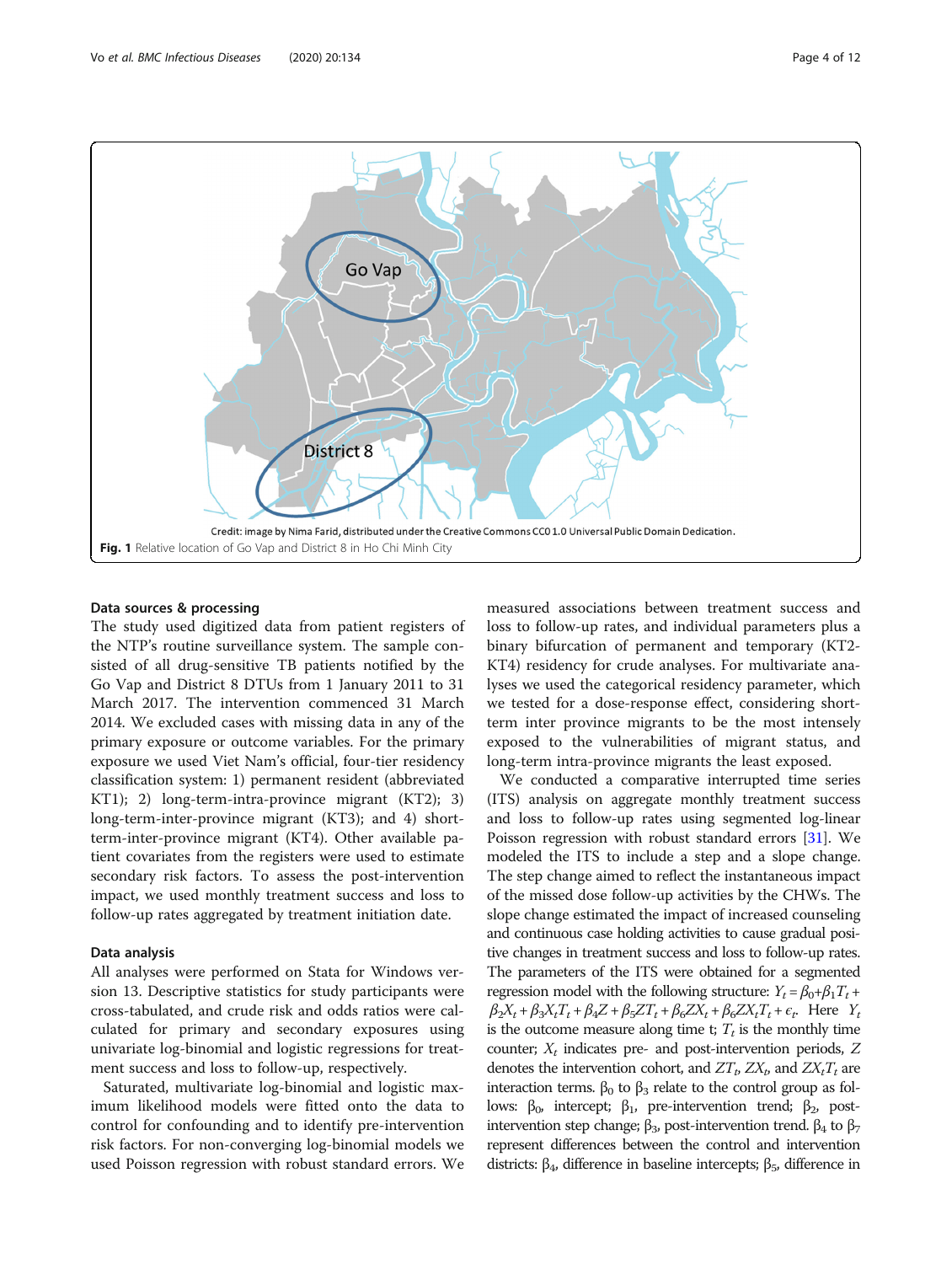pre-intervention trends;  $\beta_6$ , difference in post-intervention step changes;  $\beta_7$ , difference in post-intervention trend.

The ITS analysis was conducted in two iterations. The first iteration included the complete sample, while the second iteration focused on temporary residents. We included all patients notified after 1 August 2013 in the exposed group based on the proportion of treatment outcomes reported in the post-intervention period. The Cumby-Huizinga test was used to identify serial autocorrelation in the intervention district and to adjust the ITS analysis using the generalized estimating equation (GEE) approach. We obtained model specifications from quasilikelihood information criteria. Hypothesis tests were two-sided and point estimates included 95% confidence intervals.

#### Ethical considerations

The London School of Hygiene and Tropical Medicine Research Ethics Committee granted ethical approval for the epidemiologic analysis. The HCMC People's Committee approved the implementation of the intervention. The Go Vap District Health Center approved use of the data. A consent waiver was granted based on the study's use of routine surveillance data. We anonymized all patient data and removed identifying information prior to analysis.

#### Results

The total sample included 10,515 drug-susceptible TB patients notified at the Go Vap and District 8 DTUs (Table [2\)](#page-5-0), of whom 52.3% (5502/10,515) were notified prior to the intervention. The pre-intervention sample contained 31% (1711/5502) women and the median age was 41 (IQR: 29–53). Permanent residents comprised 77% (4258/5502) of the sample. Among temporary residents, 14% (170/1244) were classified as intra-province migrants, 27% (340/1244) held long-term, inter-province migrant status and 59% (734/1244) were registered as short-term, inter-province migrants. Treatment success was recorded for 84% of patients (4630/5502), while 5% (262/5502) were lost to follow-up. The overall death rate was 4% (232/5502), but ranged from 2% (25/1244) in temporary residents to 5% (207/4258) in permanent residents.

While crude analysis did not detect an association between treatment success and residency (Table [3](#page-6-0)), there was strong evidence that temporary residents ( $OR = 1.63$ ) [95% CI: 1.25–2.13],  $p < 0.001$  and particularly shortterm, inter-province migrants ( $OR = 2.07$  [95% CI: 1.53– 2.79],  $p < 0.001$ ) were more likely to be lost to follow-up in the pre-intervention period. Adjusting for potential confounders, short-term, inter-province migrants suffered marginally lower treatment success  $(RR = 0.95)$ [95% CI: 0.92–0.99],  $p = 0.010$ ), but were at substantially higher risk of loss to follow-up  $(aOR = 1.98)$  [95% CI: 1.[4](#page-7-0)4–2.72],  $p < 0.001$  (Table 4). There was moderate evidence that intra-province migrants were more likely to be lost to follow-up  $(aOR = 1.86 \, [95\% \, CI: 1.03-3.36],$  $p = 0.041$ ) than permanent residents.

There was strong evidence that patients over 55 years of age (aRR = 0.93 [95% CI: 0.89–0.96], p < 0.001), relapse patients  $(aRR = 0.89$  [95% CI: 0.84–0.94],  $p < 0.001$ ), and retreatment patients (aRR =  $0.62$  [95% CI: 0.52–0.75],  $p <$ 0.001) were associated with lower treatment success. TB/ HIV patients were associated with both lower treatment success (aRR = 0.77 [95% CI: 0.73–0.82],  $p < 0.001$ ) and higher loss to follow-up (aOR = 2.18 [95% CI: 1.55–3.06],  $p < 0.001$ ). Conversely, smear negativity (aRR = 1.06 [95%] CI: 1.03–1.09],  $p < 0.001$ ) and extra-pulmonary TB (aRR = 1.05 [95% CI: 1.02-1.08],  $p = 0.001$ ) were associated with higher treatment success, while TB patients with 45–54 years of age  $(aOR = 0.59$  [95% CI: 0.37, 0.93],  $p = 0.024$ ] and  $55+$  years (aOR = 0.58 [95% CI: 0.36, 0.93],  $p = 0.024$ ) were less likely to be lost to follow-up.

The time series data consisted of 150 monthly aggregate counts of treatment outcomes balanced between intervention and control districts. The median number of monthly outcomes in both districts was 69 (IQR: 61– 78) with a median treatment success count of 59 (IQR: 52–69) and a median loss to follow-up count of 2 (IQR: 0–4). There was no statistical difference between the intervention and control districts (Table [5](#page-8-0) and Fig. [2](#page-9-0)) in baseline rate ( $\beta_4$ ) and pre-intervention trend ( $\beta_5$ ) for either outcomes of interest, i.e., treatment success ( $p(\beta_4)$  = 0.909;  $p(\beta_5) = 0.541$ ) and loss to follow-up ( $p(\beta_4) = 0.060$ ;  $p(\beta_5) = 0.305$ . After implementation of the intervention and adjusting for trends in the control area, we measured a step increase in treatment success (IRR( $\beta$ <sub>6</sub>) = 1.07 [95% CI: 1.00, 1.15],  $p = 0.041$  and a step reduction in loss to follow-up  $\text{(IRR}(\beta_6) = 0.17 [95\% \text{ CI: } 0.04, 0.69],$  $p = 0.013$ ). We further detected evidence of a significant trend change in the control-adjusted, post-intervention loss to follow-up rate  $\text{IRR}(\beta_7) = 0.90$  [95% CI: 0.83, 0.98],  $p = 0.019$ ) in the intervention district. We did not detect a statistical difference in post-intervention treatment outcomes among temporary residents.

#### **Discussion**

Our findings suggest that under routine program conditions, economic migrants in Go Vap and District 8, particularly those crossing provincial borders, suffered poorer TB treatment outcomes. These findings are concordant with past studies in other countries that evinced greater rates of non-adherence, challenges in case management and higher rates of LTFU among economic migrants [\[32](#page-11-0), [33\]](#page-11-0). While most prior research dichotomized study populations into local residents and rural-to-urban migrants [[34\]](#page-11-0), we aimed to increase granularity by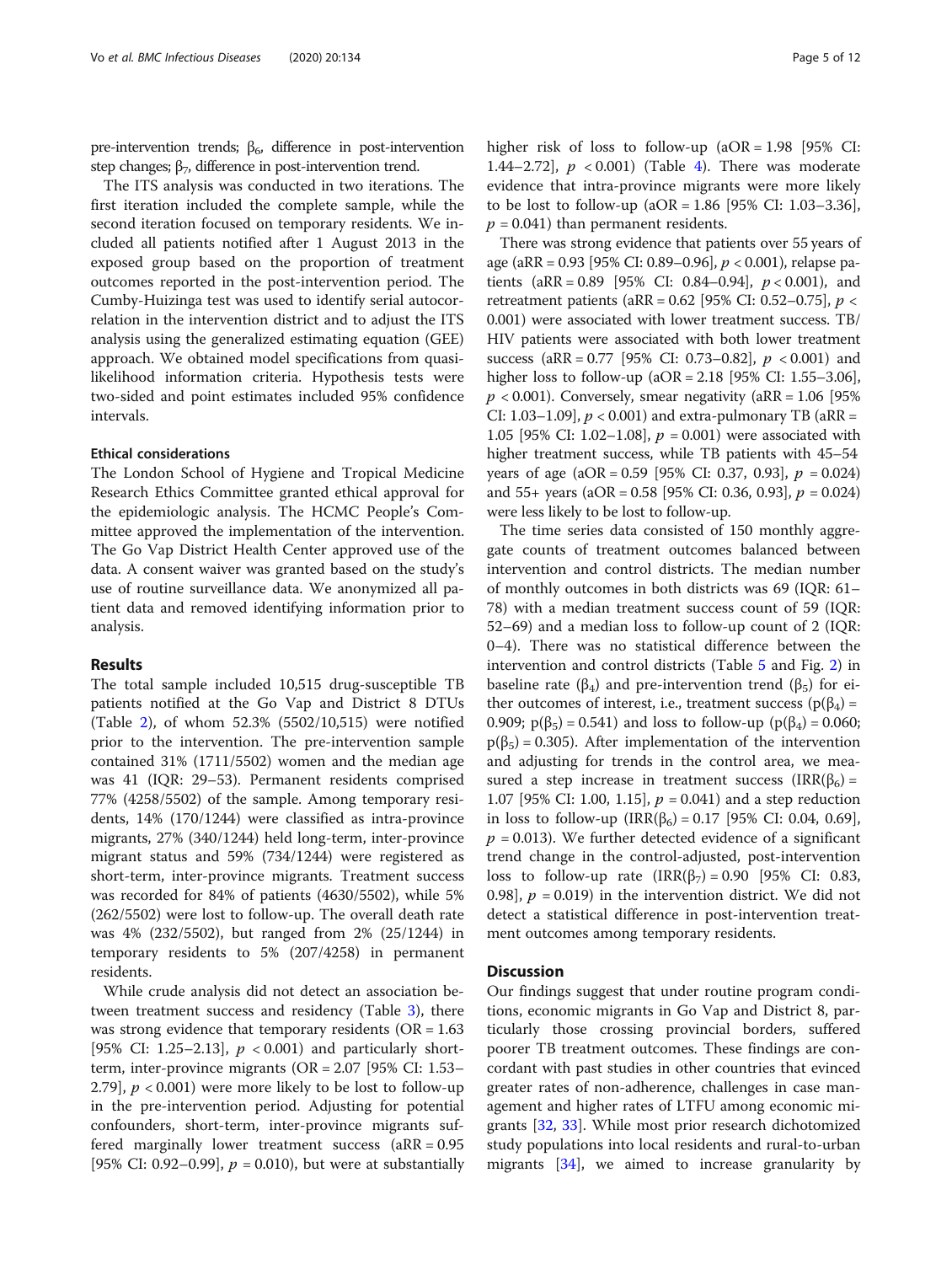|                           | Total N (%) | Permanent residents,<br>KT1 N (%) | Intra-province,<br>KT2 N (%) | Long-term, inter-province<br>KT3 N (%) | Short-term, inter-province<br>KT4 N (%) | Temporary residents,<br>KT2-KT4 N (%) |
|---------------------------|-------------|-----------------------------------|------------------------------|----------------------------------------|-----------------------------------------|---------------------------------------|
| Total                     | 5502 (100)  | 4258 (77)                         | 170(3)                       | 340(6)                                 | 734 (13)                                | 1244 (23)                             |
| Sex                       |             |                                   |                              |                                        |                                         |                                       |
| Male                      | 3791 (69)   | 3000 (70)                         | 107(63)                      | 230 (68)                               | 454 (62)                                | 791 (64)                              |
| Female                    | 1711 (31)   | 1258 (30)                         | 63 (37)                      | 110 (32)                               | 280 (38)                                | 453 (36)                              |
| Age                       |             |                                   |                              |                                        |                                         |                                       |
| $<$ 25 years              | 829 (15)    | 529 (12)                          | 29 (17)                      | 62 (18)                                | 209 (29)                                | 300 (24)                              |
| $25 - 34$ years           | 1331 (24)   | 906 (21)                          | 44 (26)                      | 108 (32)                               | 273 (37)                                | 425 (34)                              |
| 35-44 years               | 1123 (20)   | 904 (21)                          | 33 (19)                      | 65 (19)                                | 121 (17)                                | 219 (18)                              |
| 45-54 years               | 1120 (20)   | 953 (22)                          | 30 (18)                      | 66 (19)                                | 71 (10)                                 | 167(13)                               |
| $> 55$ years              | 1087 (20)   | 955 (22)                          | 34 (20)                      | 39 (11)                                | 59 (8)                                  | 132(11)                               |
| Treatment outcome         |             |                                   |                              |                                        |                                         |                                       |
| Success                   | 4630 (84)   | 3587 (85)                         | 137 (81)                     | 295 (87)                               | 611 (83)                                | 1043 (83)                             |
| Cure                      | 2598 (47)   | 2032 (48)                         | 75 (44)                      | 172 (51)                               | 319 (43)                                | 566 (46)                              |
| Complete                  | 2032 (37)   | 1555 (37)                         | 62 (36)                      | 123 (36)                               | 292 (40)                                | 477 (38)                              |
| LTFU                      | 262(5)      | 179 (4)                           | 13(8)                        | 9(3)                                   | 61(8)                                   | 83 (7)                                |
| Failure                   | 225(4)      | 188 (4)                           | 8(5)                         | 16(5)                                  | 13(2)                                   | 37(3)                                 |
| Death                     | 232(4)      | 207(5)                            | 5(3)                         | 11(3)                                  | 9(1)                                    | 25(2)                                 |
| Transfer out              | 153(3)      | 97(2)                             | 7(4)                         | 9(3)                                   | 40(5)                                   | 56(5)                                 |
| Patient type <sup>+</sup> |             |                                   |                              |                                        |                                         |                                       |
| New                       | 4301 (78)   | 3261 (21)                         | 143 (84)                     | 277 (81)                               | 620 (84)                                | 1040 (84)                             |
| Relapse                   | 527 (10)    | 459 (11)                          | 13(8)                        | 17(5)                                  | 38(5)                                   | 68 (5)                                |
| Failure                   | 100(2)      | 85 (2)                            | 1(1)                         | 8(2)                                   | 6(1)                                    | 15(1)                                 |
| LTFU                      | 55(1)       | 44 (1)                            | 2(1)                         | 2(1)                                   | 7(1)                                    | 11(1)                                 |
| Unknown                   | 311(6)      | 256 (6)                           | 5(3)                         | 22(6)                                  | 27(4)                                   | 55 (4)                                |
| Transfer in               | 208(4)      | 153(4)                            | 6(4)                         | 14(4)                                  | 35(5)                                   | 55 (4)                                |
| Type of TB <sup>§</sup>   |             |                                   |                              |                                        |                                         |                                       |
| $AFB(+)$                  | 3205 (34)   | 2500 (59)                         | 94 (55)                      | 208 (61)                               | 403 (55)                                | 705 (57)                              |
| $AFB(-)$                  | 1096 (22)   | 862 (20)                          | 38 (22)                      | 66 (19)                                | 130 (18)                                | 234 (19)                              |
| EP                        | 1201 (25)   | 896 (21)                          | 38 (22)                      | 66 (19)                                | 201 (27)                                | 305 (25)                              |
| HIV/AIDS <sup>1</sup>     |             |                                   |                              |                                        |                                         |                                       |
| No/Unknown                | 4886 (89)   | 3761 (88)                         | 144 (85)                     | 310 (91)                               | 671 (91)                                | 1125 (90)                             |
| Yes                       | 616(11)     | 497 (12)                          | 26(15)                       | 30(9)                                  | 63 (9)                                  | 119 (10)                              |
| Diabetes mellitus         |             |                                   |                              |                                        |                                         |                                       |
| No/Unknown                | 5169 (94)   | 3976 (93)                         | 160 (94)                     | 321 (94)                               | 712 (97)                                | 1193 (96)                             |
| Yes                       | 333 (6)     | 282 (7)                           | 10(6)                        | 19(6)                                  | 22(3)                                   | 51(4)                                 |
| <b>Notes</b>              |             |                                   |                              |                                        |                                         |                                       |

<span id="page-5-0"></span>Table 2 Sample characteristics of notified TB cases by residency

┼ Failure = Retreatment after category I treatment failure; LTFU = Retreatment after loss to follow-up; Unknown = Retreatment with unknown/uncertain exposure to anti-TB drugs;

§AFB(+) = Sputum smear positive; AFB(−) = Sputum smear negative; EP = Extra-pulmonary TB;<br>¶Human Immunodoficionay Virus (Acquired Immunodoficionay Svodromo;

Human Immunodeficiency Virus/Acquired Immunodeficiency Syndrome;

identifying the relative risks within Viet Nam's four official residency designations including three sub-segments of temporary residents. While there was no clear doseresponse relationship, two of the three temporary resident subgroups indeed experienced poorer treatment outcomes. Particularly, short-term-inter-province (KT4) migrants – the most vulnerable subgroup of temporary residents in terms of access to public services (Table [1](#page-2-0)) – exhibited the highest risk and strongest statistical evidence for lower treatment success and higher loss to follow-up.

Several secondary factors were similarly strong predictors of poor treatment outcomes. HIV co-infection, prior history of TB and old age were associated with lower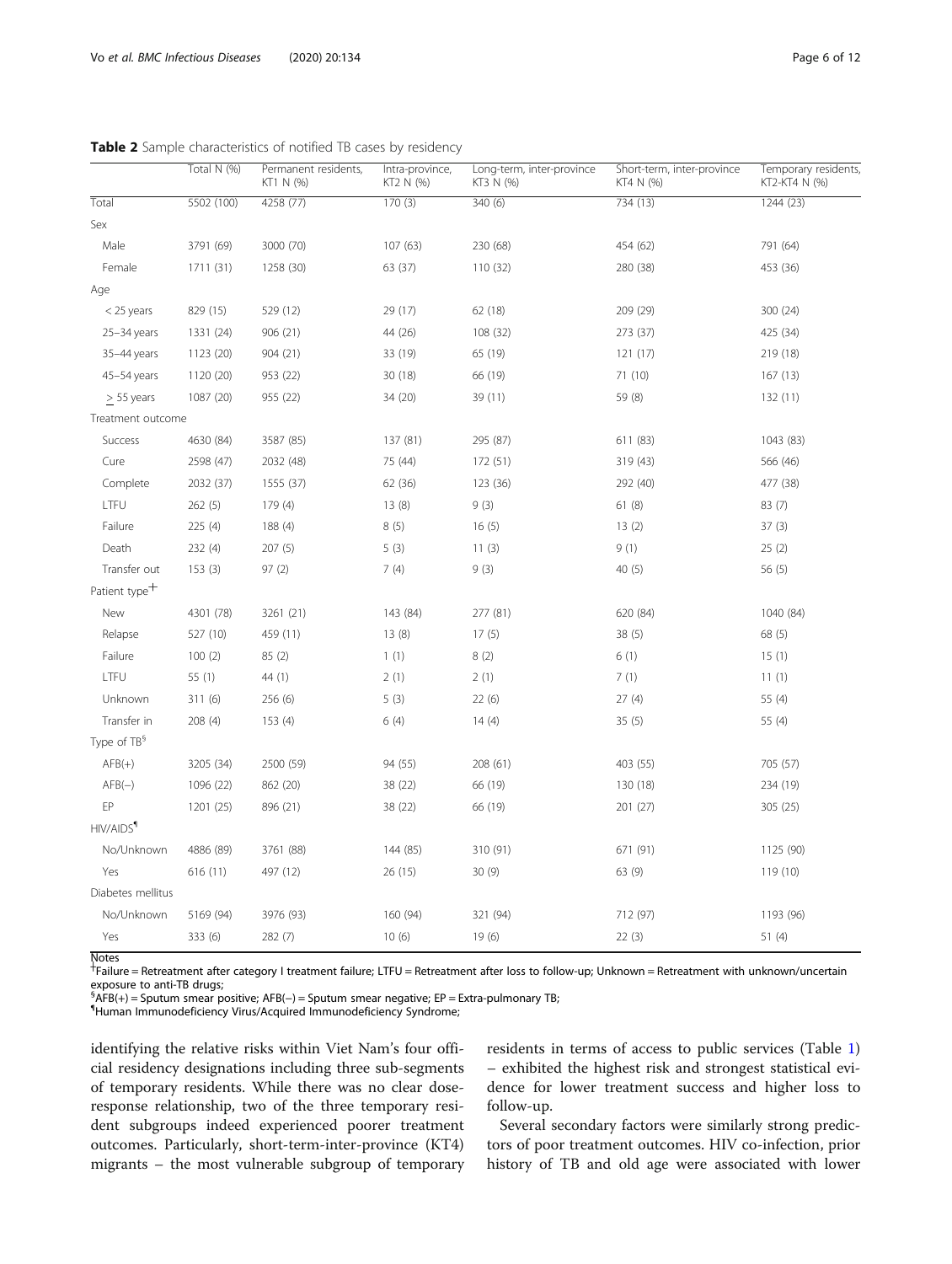|                           | Treatment success |              |                      | Loss to follow-up |              |                      |  |
|---------------------------|-------------------|--------------|----------------------|-------------------|--------------|----------------------|--|
|                           | RR <sup>‡</sup>   | 95% CI       | p-value <sup>p</sup> | $OR+$             | 95% CI       | p-value <sup>p</sup> |  |
| Total                     | n/a               | n/a          | n/a                  | n/a               | n/a          | n/a                  |  |
| Residency                 |                   |              |                      |                   |              |                      |  |
| Permanent*                | 1.00              |              |                      | 1.00              |              |                      |  |
| Temporary                 | 1.00              | [0.97, 1.02] | 0.736                | 1.63              | [1.25, 2.13] | < 0.001              |  |
| Residency                 |                   |              |                      |                   |              |                      |  |
| $KT1^*$                   | 1.00              |              |                      | 1.00              |              |                      |  |
| KT <sub>2</sub>           | 0.96              | [0.89, 1.03] | 0.246                | 1.89              | [1.05, 3.39] | 0.033                |  |
| KT3                       | 1.03              | [0.99, 1.08] | 0.184                | 0.62              | [0.31, 1.22] | 0.167                |  |
| KT4                       | 0.99              | [0.95, 1.02] | 0.504                | 2.07              | [1.53, 2.79] | < 0.001              |  |
| Sex                       |                   |              |                      |                   |              |                      |  |
| Male <sup>¥</sup>         | 1.00              |              |                      | 1.00              |              |                      |  |
| Female                    | 1.05              | [1.03, 1.08] | < 0.001              | 0.78              | [0.59, 1.04] | 0.089                |  |
| Age                       |                   |              |                      |                   |              |                      |  |
| $<$ 25 years <sup>*</sup> | 1.00              |              |                      | 1.00              |              |                      |  |
| 25-34 years               | 0.95              | [0.91, 0.98] | 0.001                | 1.23              | [0.86, 1.78] | 0.260                |  |
| 35-44 years               | 0.96              | [0.92, 0.99] | 0.015                | 0.84              | [0.56, 1.26] | 0.410                |  |
| 45-54 years               | 0.97              | [0.94, 1.00] | 0.071                | 0.58              | [0.37, 0.91] | 0.016                |  |
| $\geq$ 55 years           | 0.91              | [0.87, 0.94] | < 0.001              | 0.55              | [0.35, 0.86] | 0.010                |  |
| Patient type <sup>+</sup> |                   |              |                      |                   |              |                      |  |
| New <sup>¥</sup>          | 1.00              |              |                      | 1.00              |              |                      |  |
| Relapse                   | 0.86              | [0.82, 0.91] | < 0.001              | 1.02              | [0.66, 1.58] | 0.925                |  |
| Failure                   | 0.61              | [0.51, 0.73] | < 0.001              | 1.61              | [0.74, 3.52] | 0.232                |  |
| LTFU                      | 0.82              | [0.69, 0.97] | 0.019                | 2.14              | [0.84, 5.43] | 0.109                |  |
| Unknown                   | 0.94              | [0.89, 0.99] | 0.018                | 1.39              | [0.86, 2.26] | 0.182                |  |
| Transfer in               | 0.85              | [2.05, 2.93] | < 0.001              | 1.66              | [0.96, 2.87] | 0.067                |  |
| Type of TB <sup>§</sup>   |                   |              |                      |                   |              |                      |  |
| $AFB(+)^{*}$              | 1.00              |              |                      | 1.00              |              |                      |  |
| $AFB(-)$                  | 1.09              | [1.06, 1.12] | < 0.001              | 0.78              | [0.55, 1.09] | 0.143                |  |
| EP                        | 1.07              | [1.04, 1.10] | < 0.001              | 0.87              | [0.64, 1.20] | 0.398                |  |
| HIV/AIDS <sup>1</sup>     |                   |              |                      |                   |              |                      |  |
| No/Unknown <sup>¥</sup>   | 1.00              |              |                      | 1.00              |              |                      |  |
| Yes                       | 0.78              | [0.74, 0.83] | < 0.001              | 2.56              | [1.90, 3.46] | < 0.001              |  |
| Diabetes                  |                   |              |                      |                   |              |                      |  |
| No/Unknown <sup>¥</sup>   | 1.00              |              |                      | 1.00              |              |                      |  |
| Yes                       | 0.96              | [0.91, 1.01] | 0.145                | 0.87              | [0.50, 1.51] | 0.622                |  |
| <b>Notac</b>              |                   |              |                      |                   |              |                      |  |

<span id="page-6-0"></span>

| <b>Table 3</b> Crude associations of residency and secondary exposures with treatment success and loss to follow-up ( $n = 5502$ ) |  |
|------------------------------------------------------------------------------------------------------------------------------------|--|
|------------------------------------------------------------------------------------------------------------------------------------|--|

Notes ‡ Crude Risk Ratios and Odds Ratios calculated by univariate log binomial and logistic regression, respectively;

Þ Wald test;

¥ Referent;

†Failure = Retreatment after category I treatment failure; LTFU = Retreatment after loss to follow-up; Unknown = Retreatment with unknown/uncertain exposure to anti-TB drugs;

§AFB(+) = Sputum smear positive; AFB(-) = Sputum smear negative; EP = Extra-pulmonary TB;<br>"Human Immunodoficiona: Virus (Acquired Immunodoficiona: Syndrome;

Human Immunodeficiency Virus/Acquired Immunodeficiency Syndrome;

treatment success. These findings are concordant with other settings [\[35](#page-11-0), [36](#page-11-0)]. This result also explains the higher death rate among permanent residents. Economic migrants tend to be younger as their main objective for migration is livelihood improvement [\[15](#page-10-0)]. This usually excludes older and sick populations from this group and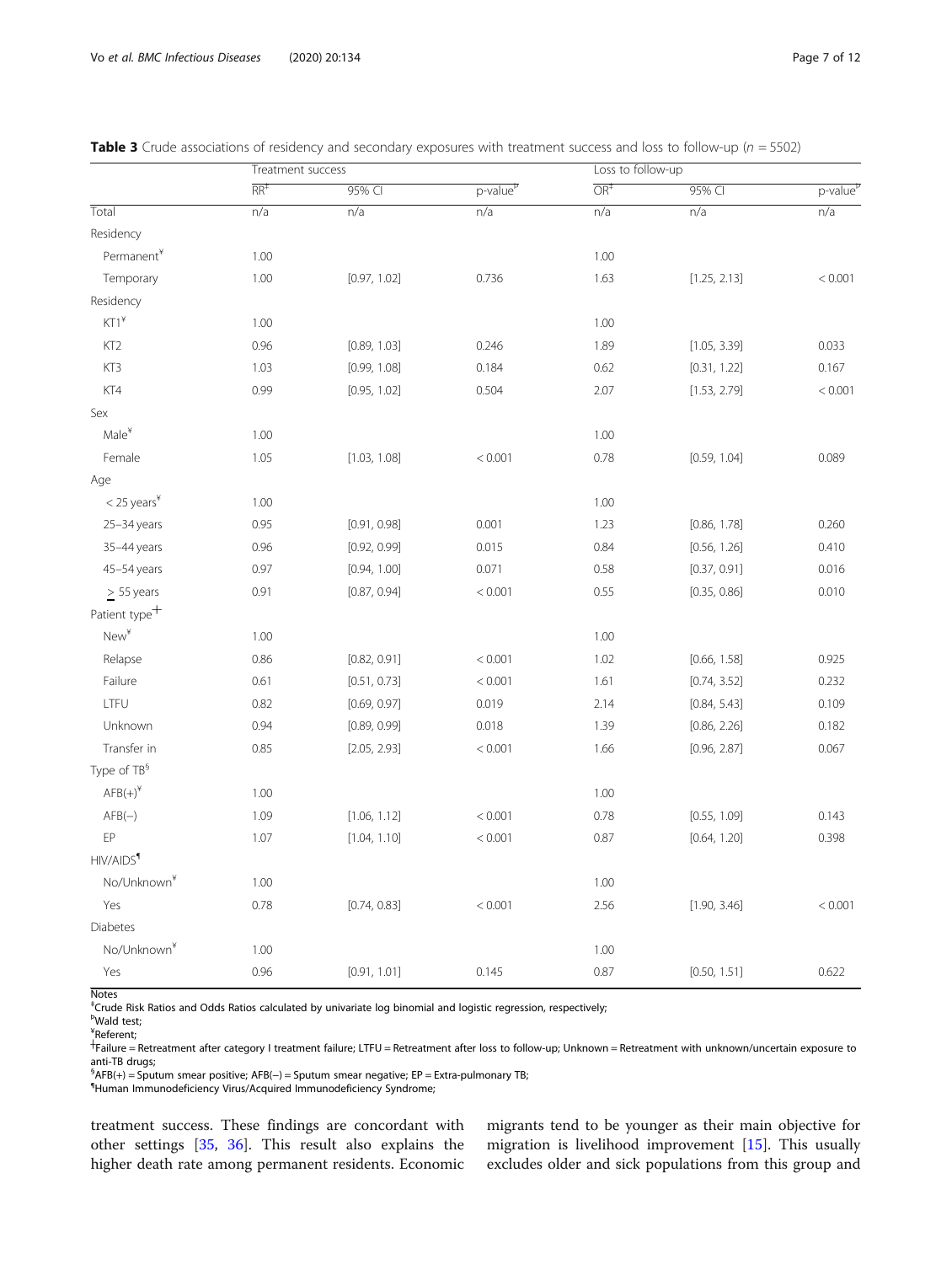|                            | Treatment success |              | Loss to follow-up    |      |              |                      |
|----------------------------|-------------------|--------------|----------------------|------|--------------|----------------------|
|                            | $aRR+$            | 95% CI       | p-value <sup>P</sup> | aOR‡ | 95% CI       | p-value <sup>p</sup> |
| Residency                  |                   |              |                      |      |              |                      |
| $KT1^*$                    | 1.00              |              |                      | 1.00 |              |                      |
| KT <sub>2</sub>            | 0.95              | [0.88, 1.02] | 0.163                | 1.86 | [1.03, 3.36] | 0.041                |
| KT3                        | 1.01              | [0.97, 1.05] | 0.685                | 0.59 | [0.30, 1.17] | 0.134                |
| KT4                        | 0.95              | [0.92, 0.99] | 0.010                | 1.98 | [1.44, 2.72] | < 0.001              |
| Sex                        |                   |              |                      |      |              |                      |
| $Male^*$                   | 1.00              |              |                      | 1.00 |              |                      |
| Female                     | 1.02              | [1.00, 1.05] | 0.078                | 0.80 | [0.60, 1.07] | 0.139                |
| Age                        |                   |              |                      |      |              |                      |
| $<$ 25 years $4$           | 1.00              |              |                      | 1.00 |              |                      |
| 25-34 years                | 1.00              | [0.97, 1.04] | 0.881                | 1.00 | [0.68, 1.46] | 0.982                |
| 35-44 years                | 1.01              | [0.97, 1.04] | 0.622                | 0.73 | [0.48, 1.11] | 0.142                |
| 45-54 years                | 1.00              | [0.96, 1.03] | 0.863                | 0.59 | [0.37, 0.93] | 0.024                |
| $\geq$ 55 years            | 0.93              | [0.89, 0.96] | < 0.001              | 0.58 | [0.36, 0.93] | 0.024                |
| Patient type <sup>+</sup>  |                   |              |                      |      |              |                      |
| $New^*$                    | 1.00              |              |                      | 1.00 |              |                      |
| Relapse                    | 0.89              | [0.84, 0.94] | < 0.001              | 1.09 | [0.69, 1.73] | 0.705                |
| Failure                    | 0.62              | [0.52, 0.75] | < 0.001              | 1.77 | [0.80, 3.95] | 0.160                |
| LTFU                       | 0.87              | [0.73, 1.02] | 0.085                | 1.79 | [0.69, 4.62] | 0.228                |
| Unknown                    | 0.97              | [0.92, 1.02] | 0.198                | 1.42 | [0.86, 2.36] | 0.171                |
| Transfer in                | 0.88              | [0.81, 0.96] | 0.003                | 1.48 | [0.85, 2.60] | 0.170                |
| Type of TB <sup>§, n</sup> |                   |              |                      |      |              |                      |
| $AFB(+)^{*}$               | 1.00              |              |                      | 1.00 |              |                      |
| $AFB(-)$                   | 1.06              | [1.03, 1.09] | < 0.001              | 0.79 | [0.55, 1.12] | 0.184                |
| EP                         | 1.05              | [1.02, 1.08] | 0.001                | 0.77 | [0.55, 1.08] | 0.126                |
| HIV/AIDS <sup>q</sup>      |                   |              |                      |      |              |                      |
| No/Unknown <sup>¥</sup>    | 1.00              |              |                      | 1.00 |              |                      |
| Yes                        | 0.77              | [0.73, 0.82] | < 0.001              | 2.18 | [1.55, 3.06] | < 0.001              |
| Diabetes                   |                   |              |                      |      |              |                      |
| No/Unknown <sup>¥</sup>    | 1.00              |              |                      | 1.00 |              |                      |
| Yes                        | 0.96              | [0.91, 1.02] | 0.159                | 1.15 | [0.65, 2.03] | 0.619                |
| <b>Notes</b>               |                   |              |                      |      |              |                      |

<span id="page-7-0"></span>

| <b>Table 4</b> Adjusted associations of residency and secondary exposures with treatment success and loss to follow-up ( $n = 5490$ ) |  |  |  |
|---------------------------------------------------------------------------------------------------------------------------------------|--|--|--|
|---------------------------------------------------------------------------------------------------------------------------------------|--|--|--|

‡ Adjusted summary RR and OR by log binomial and logistic regression, respectively, adjusted by all other variables listed in the table;

Þ Wald test;

¥ Referent; ┼ Failure = Retreatment after category I treatment failure; LTFU = Retreatment after loss to follow-up; Unknown = Retreatment with unknown/uncertain exposure to

anti-TB drugs;

§<br>
<sup>§</sup>AFB(+) = Sputum smear positive; AFB(-) = Sputum smear negative; EP = Extra-pulmonary TB;<br><sup>Π</sup>pot included in the final convergent multivariate model with LTEU as the primary outcome  $n_{\text{not}$  included in the final convergent multivariate model with LTFU as the primary outcome

¶ Human Immunodeficiency Virus/Acquired Immunodeficiency Syndrome;

therefore renders the group less likely to die throughout the course of TB treatment. In our study, smear negative and extra-pulmonary TB patients showed a higher likelihood of treatment success. The higher treatment success in these patients was possibly a result of the Go Vap DTU's decentralization strategy for DOT. While smear positive TB patients took TB treatment under DOT at the DTU until the end of the intensive phase, smear negative and extrapulmonary patients were referred to their commune health station immediately upon enrollment. The shorter distances for DOT may have contributed to higher adherence and better outcomes as observed in other settings [[37,](#page-11-0) [38\]](#page-11-0).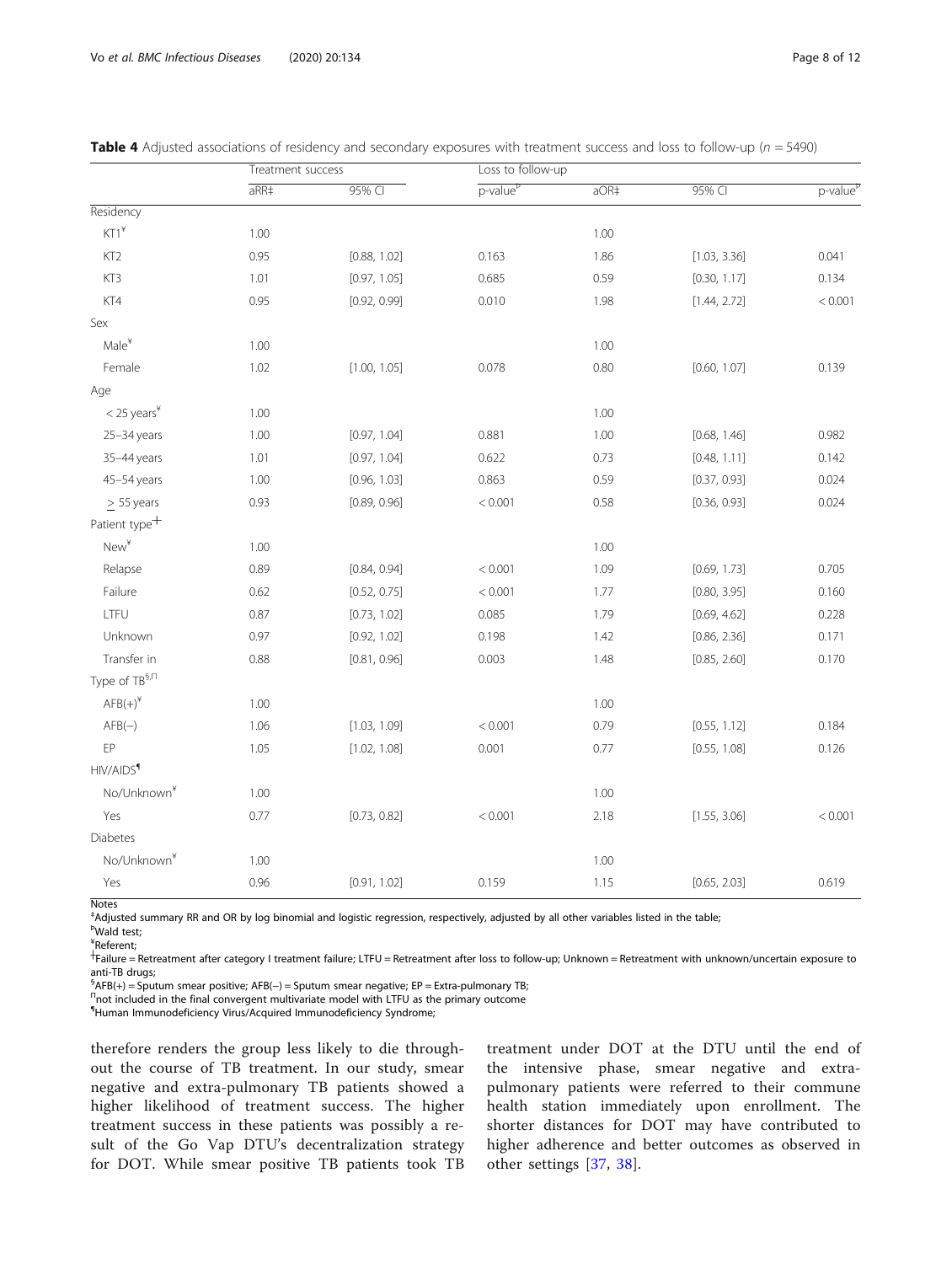<span id="page-8-0"></span>Table 5 Comparative interrupted time series analysis of monthly treatment success and loss to follow-up rates

|                                                                 | Treatment success |              |                      | Loss to follow-up |              |                      |
|-----------------------------------------------------------------|-------------------|--------------|----------------------|-------------------|--------------|----------------------|
|                                                                 | $IRR +$           | 95% CI       | p-value <sup>p</sup> | IRR#              | 95% CI       | p-value <sup>P</sup> |
| Baseline rate $(\beta_0)$ ¥                                     | 0.85              | [0.83, 0.87] | < 0.001              | 0.05              | [0.03, 0.09] | < 0.001              |
| Pre-intervention trend, control $(\beta_1)$                     | 1.00              | [1.00, 1.00] | 0.624                | 0.96              | [0.92, 0.99] | 0.024                |
| Post-intervention step change, control $(\beta_2)$              | 1.00              | [0.97, 1.03] | 0.971                | 2.41              | [0.97, 6.00] | 0.059                |
| Post-intervention trend, control $(\beta_2)$                    | 1.00              | [1.00, 1.00] | 0.382                | 1.04              | [1.00, 1.09] | 0.050                |
| Difference in baseline ( $\beta_{\rm A}$ )                      | 1.00              | [0.95, 1.05] | 0.909                | 1.91              | [0.97, 3.76] | 0.060                |
| Difference in pre-intervention trends ( $\beta_5$ )             | 1.00              | [1.00, 1.00] | 0.541                | 1.02              | [0.98, 1.07] | 0.305                |
| Difference in post-intervention step change $(\beta_6)$         | 1.07              | [1.00, 1.15] | 0.041                | 0.17              | [0.04, 0.69] | 0.013                |
| Difference in post-intervention trends ( $\beta$ <sub>7</sub> ) | 1.00              | [1.00, 1.00] | 0.435                | 0.90              | [0.83, 0.98] | 0.019                |

**Notes** 

All patients in intervention and control districts, January 2011 to March 2017

<sup>¥</sup>The parameters were obtained for a segmented regression model with the following structure: Y<sub>t</sub> = β<sub>0</sub> + β<sub>1</sub>T<sub>t</sub> + β<sub>2</sub>X<sub>t</sub> + β<sub>3</sub>X<sub>t</sub>T<sub>t</sub> + β<sub>6</sub>ZX<sub>t</sub> + β<sub>6</sub>ZX<sub>t</sub> + β<sub>6</sub>ZX<sub>t</sub>T<sub>t</sub> + ξ<sub>t</sub>. Here  $Y_t$  is the outcome measure along time t;  $T_t$  is the monthly time counter;  $X_t$  indicates pre- and post-intervention periods. Z denotes the intervention cohort, and  $ZT_t$ .  $ZX_t$ , and  $ZX_t$ , are interaction terms.  $β_0$  to  $β_3$  relate to the control group as follows:  $β_0$ , intercept;  $β_1$ , pre-intervention trend;  $β_2$ , post-intervention step change;  $β_3$ post-intervention trend. β<sub>4</sub> to β<sub>7</sub> represent differences between the control and intervention districts: β<sub>4</sub>, difference in baseline intercepts; β<sub>5</sub>, difference in pre-

intervention trends;  $\beta_6$ , difference in post-intervention step changes;  $\beta_7$ , difference in post-intervention trend

 $\dagger$ IRR based on log-linear Poisson regression with robust standard error estimations;

‡ IRR based on log-linear GEE Poisson regression with an autoregressive correlation structure with lag order 2; Þ Wald test;

In addition to poorer treatment outcomes, economic migrants have exhibited an elevated risk profile along the entire TB care pathway. Economic migrants tend to be of lower socioeconomic status, suffer from poor living conditions and experience challenges in access to healthcare in general [[39](#page-11-0)] and TB care services in particular [[40\]](#page-11-0). Access barriers contribute to patient- and providerinitiated delays in health-seeking and in diagnosis of the disease [\[41](#page-11-0)], whereby TB infection may also be more prevalent among economic migrants [\[42](#page-11-0)]. With rising urbanization, these economic migrants constitute an escalating risk factor to successful TB care and prevention. In addition, studies that assessed the impact on the point of origin of economic migrants found elevated risk of "exported" TB among family members of these circular migrants. This mobility and geographic reach further exacerbates the complexity of TB care in this subpopulation [\[43\]](#page-11-0).

Our comparative ITS analysis was concordant with previously reported findings that community-based treatment support can have a substantial, positive effect on treatment outcomes [\[44](#page-11-0)]. As prior evidence has shown, the use of incentives and subsidies, and support for side effect management can also have a significant positive impact on TB treatment outcomes in urban migrants [\[16,](#page-10-0) [45](#page-11-0)]. Even though our comparative ITS analysis on the subpopulation of temporary residents failed to detect a significant change after implementation of the intervention possibly due to data sparsity, it may be reasonable to extend our findings to economic migrants given their high proportion in the general population  $(\sim$ 38%) and TB patient cohort (23%) of Go Vap. The disparity in these two proportions also reinforces the WHO

recommendation of systematic screening among migrants, as studies have shown that intensified case finding along with patient education, advocacy and robust referral mechanisms can have a positive impact on detection within this vulnerable group [[46\]](#page-11-0).

Research on TB and migration has traditionally concentrated on international cross-border migration, particularly from high-incidence, low-resource settings to high-income countries [\[47\]](#page-11-0). Economically-motivated, rural-to-urban migration has become an area of interest only in recent years with rising urbanization trends. The relative scarcity of studies on these rural-to-urban migrants is possibly due to insufficiently recorded residency status outside of countries with strong central planning and unitary political systems, such as China and Viet Nam, where institutionalized household registration systems (hokuo and ho khau, respectively) can facilitate identification and segmentation of the general population into these subgroups. However, even in the absence of clear denomination mechanisms, studies from developed countries have shown the effectiveness of social support in improving TB treatment outcomes among migrants [\[48](#page-11-0)]. Nevertheless, more evidence is needed to address potential barriers to economic migrants in registering residency, gaining full access to locally available public services and overcoming the risk inequalities in this subpopulation tied to social determinants of health.

The study presented here suffers from several limitations. The data may contain measurement bias due to its reliance on routine surveillance data and due to low sample sizes in certain subgroups such as the monthly number of temporary residents notified and subsequently lost to follow-up. The cross-sectional nature of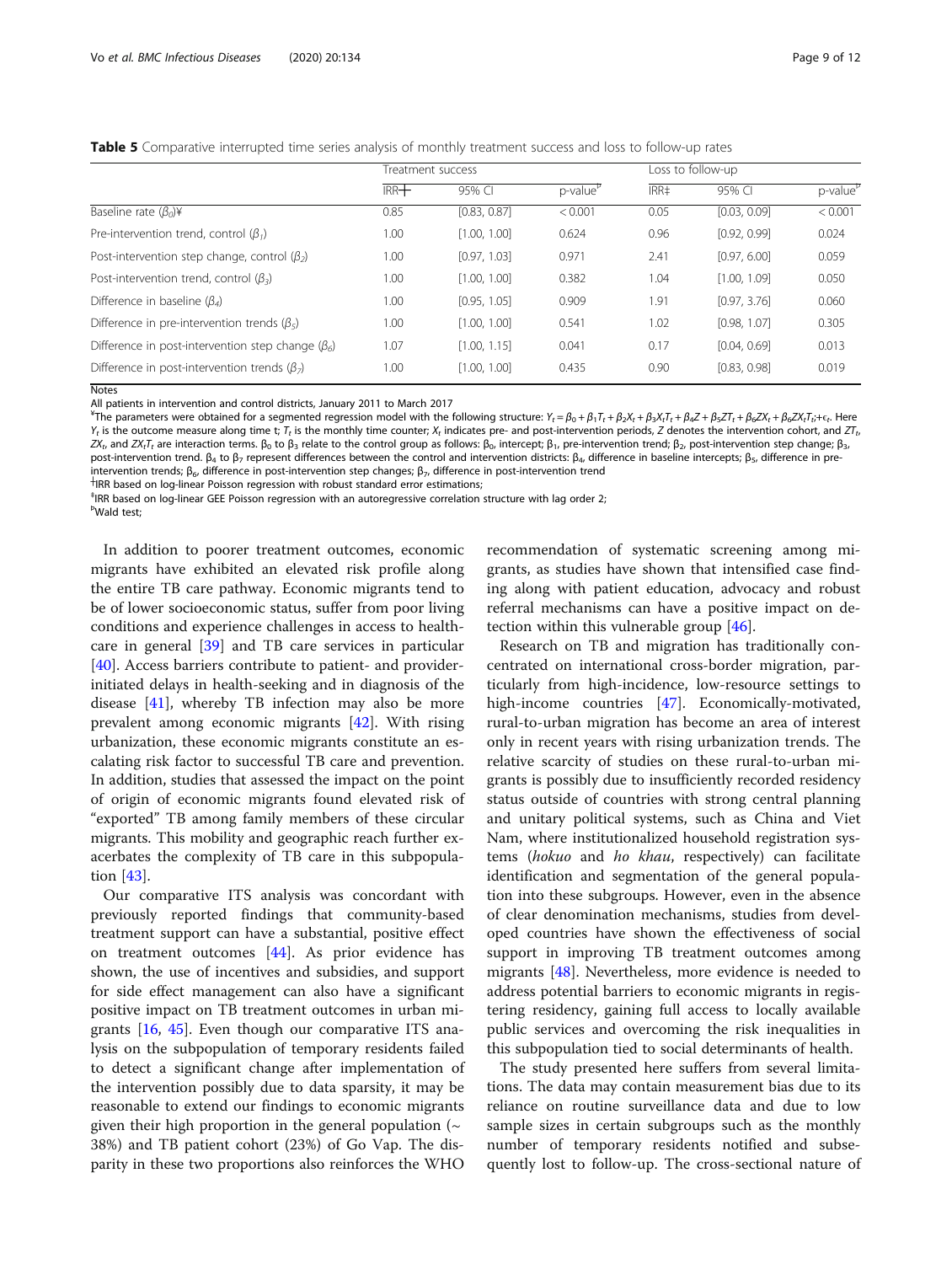<span id="page-9-0"></span>

the study limits the ability to infer causality and generalizability of the results. Nevertheless, this study may serve as an initial example of further stratification of internal migrants for more detailed analyses, and design of bespoke interventions and policy responses.

# Conclusions

Ending TB will require comprehensive understanding and intervention among key affected populations. Economic migrants represent one such vulnerable population that suffer from greater risk of TB and higher likelihood of poor treatment outcomes. While this study showed that community-based support can be an appropriate response for this vulnerable group, more tailored research specific to economic migrants is needed to

understand the root causes and develop appropriate policy responses and protection mechanisms.

#### Abbreviations

(a)OR: (adjusted) Odds Ratio; (a)RR: (adjusted) Rate Ratio; AFB: Acid-fast Bacilli; AIDS: Acquired Immunodeficiency Syndrome; CHW: Community Health Worker; CI: Confidence Interval; DOT(S): Directly observed treatment (shortcourse); DTU: District TB Unit; EP: Extra-pulmonary; GEE: Generalized Estimating Equation; HCMC: Ho Chi Minh City; HIV: Human Immunodeficiency Virus; IQR: Interquartile Range; IRR: Incidence Rate Ratio; ITS: Interrupted Time Series; KT1: Permanent resident; KT2: Long-term-intraprovince migrant; KT3: Long-term-inter-province migrant; KT4: Short-terminter-province migrant; LTFU: Loss to follow-up; NTP: National TB Control Program; TB: Tuberculosis; WHO: World Health Organization

#### Acknowledgements

We acknowledge the contributions of Hoang Thi My Linh and Phan Anh Thu in preparing, anonymizing and cleaning the data. We thank the staff of the Viet Nam National TB Control Program, Pham Ngoc Thach Hospital, the Go Vap and the District 8 health center and DTU provision of routine program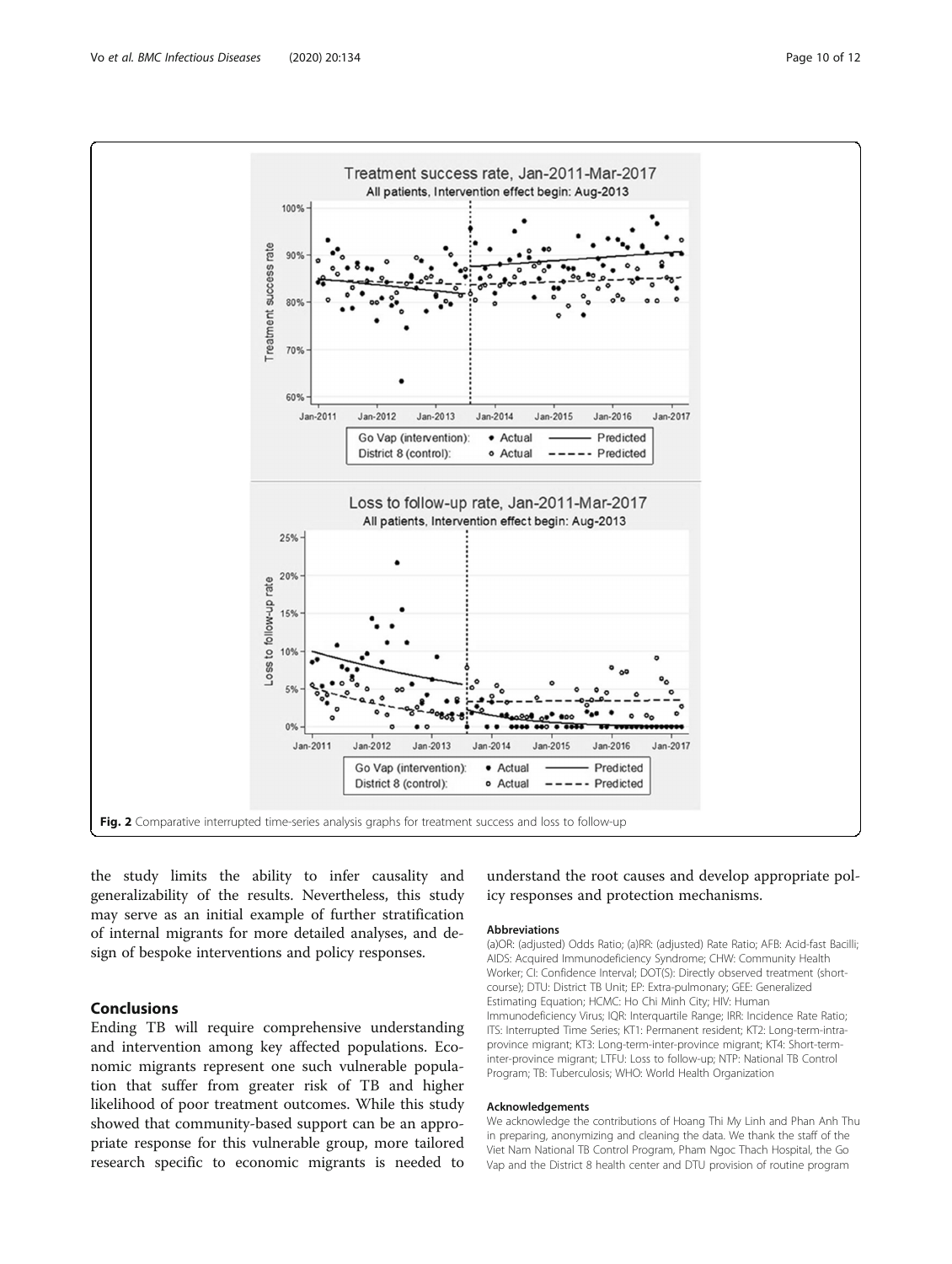<span id="page-10-0"></span>surveillance data. We are deeply grateful for the tireless efforts and dedication of the Go Vap Community Health Workers to the wellbeing of their patients.

#### Availability of data and material

The data that support the findings of this study are available from the Viet Nam National TB Control Program and Go Vap District Health Center but restrictions apply to the availability of these data. Data are however available from the authors upon reasonable request and with permission of the Viet Nam National TB Control Program and Go Vap District Health Center.

#### Authors' contributions

Conceptualization: LNQV, HTN, GCD, LHN, GTL, MC. Data curation: LNQV, TNV, AJC. Formal analysis: LNQV, AJC. Funding acquisition: LNQV, RJF, AJC. Investigation: LNQV, AJC, RJF, MC. Methodology: LNQV, AJC, HTN, MC. Project administration: LNQV, TNV, TVV, GCD. Supervision: HTN, LHN, GTL, MC. Final approval: all authors. The author(s) read and approved the final manuscript.

#### Authors' information

Not applicable.

#### Funding

LNQV, AJC, RJF and MC were supported by European Union Horizon 2020 grant 733174 and TB REACH grant no STBP/TBREACH/GSA/W5–25. These funding bodies had no role in the design of the study, in collection, analysis, and interpretation of data, or in writing the manuscript.

#### Ethics approval and consent to participate

The London School of Hygiene and Tropical Medicine Research Ethics Committee granted ethical approval for the epidemiologic analysis. The HCMC People's Committee approved the implementation of the intervention. The Go Vap District Health Center approved use of the data. A consent waiver was granted based on the study's use of routine surveillance data. We anonymized all patient data and removed identifying information prior to analysis.

#### Consent for publication

Not applicable.

#### Competing interests

The authors declare that they have no competing interests with regard to this work.

#### Author details

<sup>1</sup>Friends for International TB Relief, 68B Nguyen Van Troi, 8, Phu Nhuan, Ho Chi Minh City, Viet Nam. <sup>2</sup>Interactive Research and Development, Ho Chi Minh City, Viet Nam. <sup>3</sup>Go Vap District Health Center, Ho Chi Minh City, Viet Nam. <sup>4</sup>Ho Chi Minh City Public Health Association, Ho Chi Minh City, Viet Nam. <sup>5</sup>Pham Ngoc Thach Hospital, Ho Chi Minh City, Viet Nam. <sup>6</sup>Liverpool School of Tropical Medicine, Department of Clinical Sciences, Liverpool, UK. <sup>7</sup> Birat Nepal Medical Trust, Lazimpat, Kathmandu, Nepal.

#### Received: 6 July 2019 Accepted: 10 February 2020 Published online: 12 February 2020

#### References

- 1. World Health Organization. Global Tuberculosis Report 2018. Geneva; 2018.
- 2. World Health Organization. Global Tuberculosis Report 2017. 2017.
- 3. Viet Nam National TB Control Programme. NTP year-end report 2016. Hanoi; 2016.
- 4. Office of the Prime Minister. Approval of the National Strategy for TB prevention and control until 2020 with vision to 2030 [vietnamese]. 374/ QĐ-TTg Viet Nam; 2014.
- 5. Boogaard J, Van Den BMJ, Kibiki GS, Aarnoutse RE. The complexity of the adherence-response relationship in tuberculosis treatment : why are we still in the dark and how can we get out ? 2011;16(6):693–8.
- 6. Munro SA, Lewin SA, Smith HJ, Engel ME, Fretheim A, Volmink J. Patient adherence to tuberculosis treatment: a systematic review of qualitative research. PLoS Med. 2007;4(7):1230–45.
- 7. Claxton AJ, Cramer J, Pierce C. A systematic review of the associations between dose regimens and medication compliance. Clin Ther. 2001;23(8): 1296–310.
- 8. Wieland ML, Weis JA, Yawn BP, Sullivan SM, Millington KL, Smith CM, et al. Perceptions of tuberculosis among immigrants and refugees at an adult education center: a community-based participatory research approach. J Immigr Minor Health. 2012 Feb 19;14(1):14–22.
- 9. Gibson N, Cave A, Doering D, Ortiz L, Harms P. Socio-cultural factors influencing prevention and treatment of tuberculosis in immigrant and aboriginal communities in Canada. Soc Sci Med. 2005;61(5):931–42.
- 10. Nhung N V., Hoa NBB, Anh NTT, Anh LTNTN, Siroka A, Lönnroth K, et al Measuring catastrophic costs due to tuberculosis in Viet Nam. Int J Tuberc Lung Dis [Internet]. 2018;22(9):983–990. Available from: http://www. ingentaconnect.com/content[/https://doi.org/10.5588/ijtld.17.0859](https://doi.org/10.5588/ijtld.17.0859)
- 11. Viney K, Islam T, Hoa NB, Morishita F, Lönnroth K. The financial burden of tuberculosis for patients in the Western-Pacific region. Trop Med Infect Dis. 2019;4(2):94.
- 12. Borgdorff MW, Floyd K, Broekmans JF. Interventions to reduce tuberculosis mortality and transmission in low- and middle-income countries. Bull World Health Organ. 2002;80(3):217–27.
- 13. Sharma SK, Mohan A. Multidrug-Resistant Tuberculosis. Chest. 2006;130(1): 261–72.
- 14. Fitzpatrick C, Hui Z, Lixia W, Renzhong L, Yunzhou R, Mingting C, et al. Cost– effectiveness of a comprehensive programme for drug-resistant tuberculosis in China. Bull World Health Organ [Internet]. 2015;93(11):775–84 Available from: [http://www.who.int/entity/bulletin/volumes/93/11/14-146274.pdf.](http://www.who.int/entity/bulletin/volumes/93/11/14-146274.pdf)
- 15. Viet Nam General Statistics Office. Migration and Urbanization in Vietnam: Patterns , Trends and Differentials [Internet]. 2011. Available from: [http://](http://vietnam.unfpa.org/webdav/site/vietnam/shared/Census) [vietnam.unfpa.org/webdav/site/vietnam/shared/Census](http://vietnam.unfpa.org/webdav/site/vietnam/shared/Census) publications/7\_ Monograph-Migration-Urbanization.pdf.
- 16. Lu H, Chen J, Wang W, Wu L, Shen X, Yuan Z, et al. Efforts to reduce the disparity between permanent residents and temporary migrants: stop TB experiences in Shanghai. China Trop Med Int Heal. 2015;20(8):1033–40.
- 17. Le BD, Tran GL, Nguyen TPT. Social protection for rural-urban migrants in Vietnam: current situation, challenges and opportunities. CSP Res Rep. 2011; 08(January):1–20.
- 18. UNESCO, UNDP, IOM, UN-Habitat. Overview of Internal Migration in Viet Nam [Internet]. Bangkok, Thailand; 2018. Available from: [https://bangkok.](https://bangkok.unesco.org/sites/default/files/assets/article/Social) [unesco.org/sites/default/files/assets/article/Social](https://bangkok.unesco.org/sites/default/files/assets/article/Social) and Human Sciences/ publications/vietnam.pdf.
- 19. Bocquier P, Collinson MA, Clark SJ, Gerritsen AAM, Kahn K, Tollman SM. Ubiquitous burden: the contribution of migration to AIDS and tuberculosis mortality in rural South Africa. Etude Popul Afr. 2014;28(1):691–701.
- 20. Zhou C, Chu J, Liu J, Gai Tobe R, Gen H, Wang X, et al. Adherence to tuberculosis treatment among migrant pulmonary tuberculosis patients in Shandong, China: a quantitative survey study. PLoS One. 2012;7(12):1–6.
- 21. Tobe RG, Xu L, Zhou C, Yuan Y, Geng H, Wang X. Factors affecting patient delay of diagnosis and completion of direct observation therapy, shortcourse (DOTS) among the migrant population in Shandong. China Biosci Trends. 2013;7(3):122–8.
- 22. Shen X, Xia Z, Li X, Wu J, Wang L, Li J, et al. Tuberculosis in an urban area in China: differences between urban migrants and local residents. PLoS One. 2012;7(11):1–6.
- 23. Duc LV, Vree M, Sy DN, Co NV, Borgdorff MW, Cobelens FGJ. Steep increases in tuberculosis notification among young men in the industrialised districts of Danang. Vietnam Int J Tuberc Lung Dis. 2007;11(5):567–70.
- 24. World Health Organization. WHO guideline on health policy and system support to optimize community health worker programmes. Geneva; 2018. Report No.: WHO/HIS/HWF/CHW/2018.1.
- 25. Lewin S, Munabi-Babigumira S, Glenton C, Daniels K, Bosch-Capblanch X, Van Wyk BE, Johansen M, Aja GN, Zwarenstein M, Scheel IB. Lay health workers in primary and community health care for maternal and child health and the management of infectious diseases ( review ) summary of findings for the main comparison. Cochrane Libr. 2010;3.
- 26. Clarke M, Dick J, Zwarenstein M, Lombard CJ, Diwan VK. Lay health worker intervention with choice of DOT superior to standard TB care for farm dwellers in South Africa: a cluster randomised control trial. Int J Tuberc Lung Dis. 2005;9(6):673–9.
- 27. Shin S, Furin J, Bayona J, Mate K, Kim JY, Farmer P. Community-based treatment of multidrug-resistant tuberculosis in Lima, Peru: 7 years of experience. Soc Sci Med. 2004;59(7):1529–39.